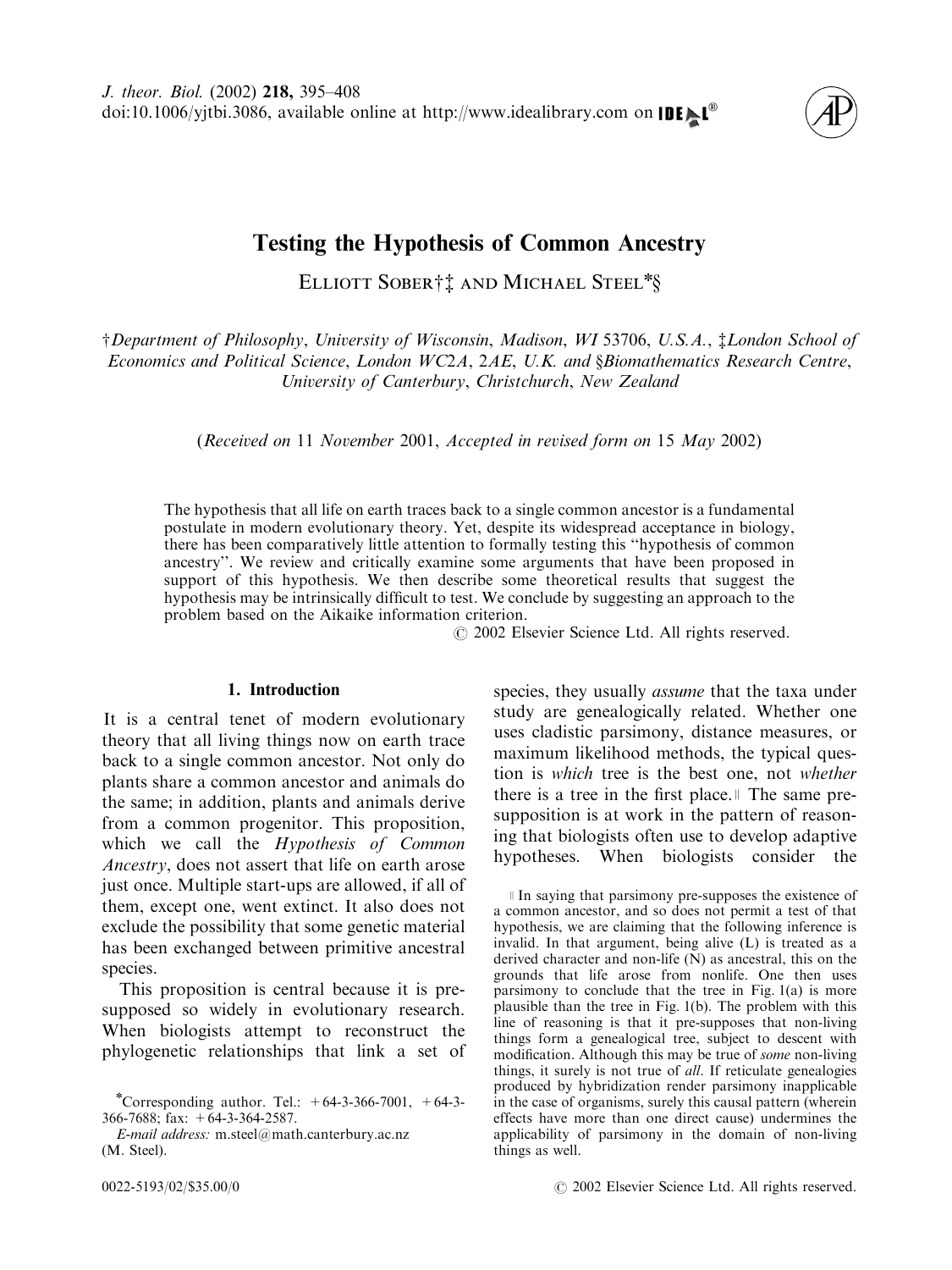

possible adaptive reasons why a species exhibits some trait, they usually think about the trait as evolving against a background of biological features already in place. They infer what that ancestral condition was by assuming that there is a phylogenetic tree that unites the species of interest with other species. Traits of sister groups are then ''read back'' into the past (using parsimony or some other method of inference), thereby providing an estimate of the trait values of ancestors.

In view of the importance within evolutionary biology of the Hypothesis of Common Ancestry, it is worth reviewing what evidence there is that the hypothesis is true. In this paper, we assess the arguments that have been made in the biological literature and discuss a methodology that has not been applied to this problem before.

#### 2. Previous Arguments and Analyses

Perhaps the most frequently cited argument for a single common ancestor is [Crick's \(1968\)](#page-12-0) idea that the genetic code is a ''frozen accident'', meaning that the pattern by which nucleotide triplets code amino acids is functionally arbitrary. There is no adaptive reason why UUU should code for phenylalanine (which it does) rather than isoleucine (which it does not). Given this hypothesis, the (near) universality of the genetic code among the earth's organisms provides strong evidence that all those organisms trace back to a common ancestor. If the Hypothesis of Common Ancestry were true, we would expect the code to be universal; if lineages arose separately, we would expect them to exhibit different codes. The crucial idea in this argument is that different codes constitute

different adaptive peaks between which there are deep valleys. It is not essential that all peaks have the same height. This is fortunate, since it has been argued that the code we now observe is optimal [\(Freeland](#page-12-0) et al., 2000). What is fundamental is the idea of stabilizing selection—once an organism deploys a given code, selection will tend to retain that trait in the organism's descendants.

Although we do not object to Crick's argument as far as it goes, we think it is worthwhile to consider whether other lines of evidence support the Hypothesis of Common Ancestry. For one thing, Crick's argument is based on a single shared trait; although that trait has obvious biological importance, it would be interesting to see if other traits can be brought to bear on the question. Few biologists would be content to use a single trait in reconstructing the best phylogenetic tree. Why, then, is a single trait sufficient to settle the question about common ancestry? In fact, Crick's argument does not stand on its own; the same form of argument can be applied to other universals of biochemistry. For example, the fact that all amino acids found in proteins are left-handed likewise can be viewed as a frozen accident, since right-handed amino acids evidently would work just as well. These features, taken together, provide a more powerful argument for common ancestry than any one of them does singly.

Another feature of Crick's argument that leads us to think that the question is worth pursuing further is the fact that the argument is not quantitative. It asserts that there are multiple adaptive peaks with deep valleys between, but how deep are those valleys? We know from evolutionary theory that valleys can be traversed. It would be worthwhile to develop a quantitative version of Crick's qualitative argument.

Finally, it is worth observing that Crick's argument depends on the correctness of a certain functional analysis of the genetic code. Yet, the standard methods for determining which tree is best supported by a body of data—for example, parsimony and maximum likelihood-do not require a prior assessment of function. Can this approach be applied to the Hypothesis of Common Ancestry itself ?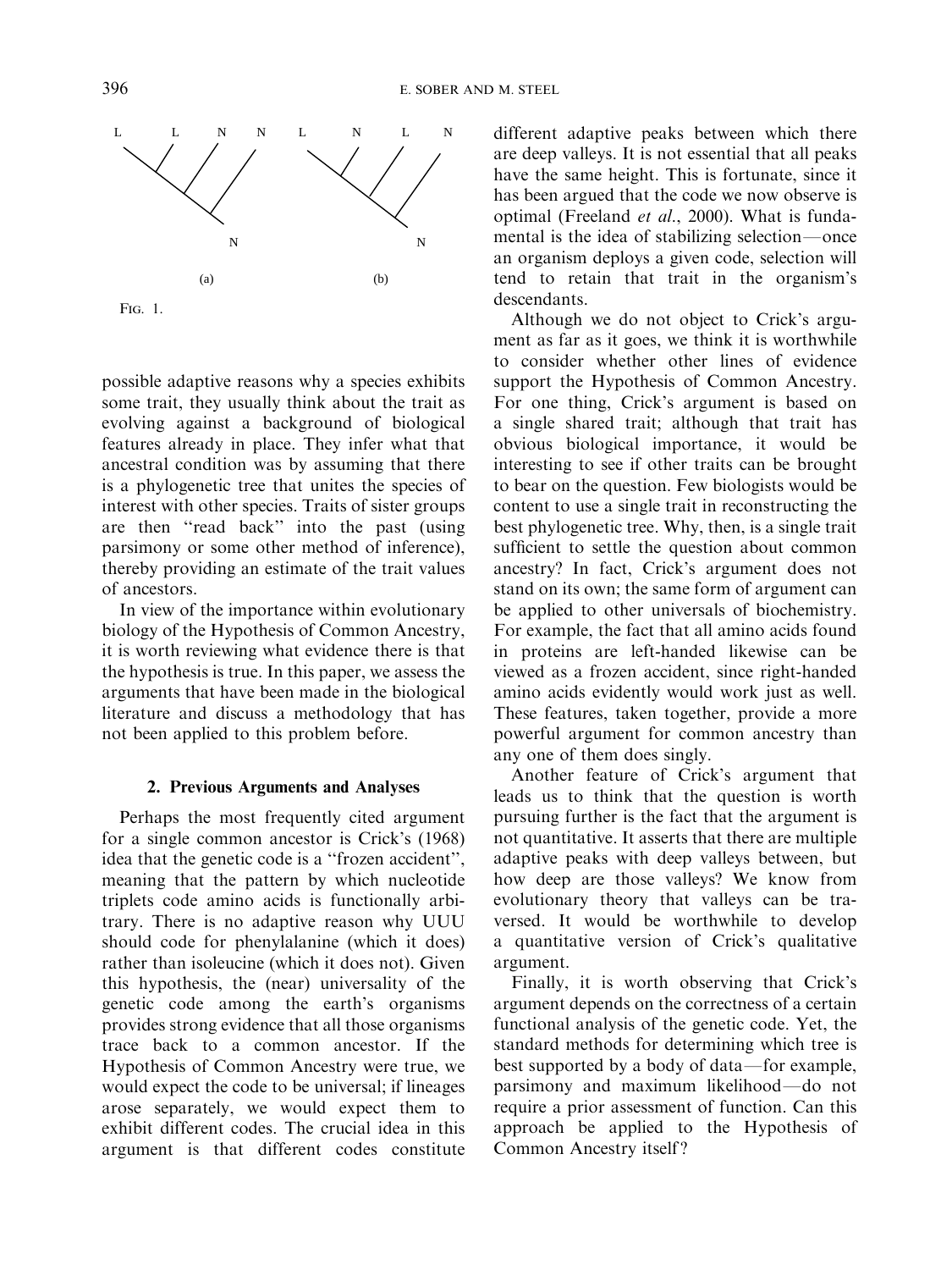<span id="page-2-0"></span>Another argument for the Hypothesis of Common Ancestry can be constructed by coupling an idea in the theory of the origin of life with an idea in the theory of stochastic processes. [Oparin \(1953\)](#page-12-0) suggested that when life first arises from non-living materials, it alters the environment so as to make subsequent start-ups much less probable. $\P$  Generalizing this point, let us suppose that each new start-up makes the next one less probable. If we add to this idea the process of the ''extinction of family names'', we have the skeleton of an argument—it is highly probable that all life will eventually trace back to just one ancestor, if enough time elapses from the date of the first start-up. This argument, like Crick's, is limited by the fact that it is merely qualitative [\(Sober, 1999\)](#page-12-0). What is the expected number of start-ups? How probable is it, given the time that has actually elapsed, that all but one of those start-ups should have disappeared?\*\*

A third proposal for testing the Hypothesis of Common Ancestry was formulated by [Penny](#page-12-0) et al[. \(1982\).](#page-12-0) They used parsimony as their method of phylogenetic reconstruction, however their approach (and our comments on it) would apply to other tree reconstruction methods, such as maximum likelihood, or distance-based methods. In addition, they relied on the concept of character congruence. A method of phylogenetic inference judges that two sets of characters are

of family names, strictly speaking, pertains to the survival dynamics of variants that arise in tree topologies. The traditional pattern that the label was invented to describe has surnames passing from a single parent (the father) to children. The dynamics of the process are different under other topologies. For example, suppose that life began with two start-ups, which go extinct right after they hybridize to produce a daughter species, and that subsequent descent from that daughter is strictly tree-like [as in Fig. 5(d)]. One no longer can predict that if one waits long enough, one of those two start-ups must eventually have no descendants.



congruent when the method says that they point to the same phylogenetic tree. Penny et al. reasoned that if there is a single tree uniting a set of species, then the different characters that evolve in that tree should be highly congruent (when parsimony is used to identify the tree that is best supported by each character); on the other hand, if the species originated separately, the characters should be much less congruent. The five sets of characters they considered -each of which consisted of nucleotide sequence data for a particular protein across a group of mammals and a marsupial-were highly congruent. $\ddagger \ddagger$ 

While this test procedure may have some merit, it is flawed in two ways. The first problem is that a tree can generate non-congruent characters with high probability; the second is that lineages that arise independently of each other can generate highly congruent characters. The first possibility can be visualized by considering the unrooted tree (WX)(YZ) depicted in Fig. 2(a). Suppose we obtain two data sets from this tree, and that the characters in the two data sets evolved according to different rules. For characters in the first set, the rules of evolution make it overwhelmingly probable that the tip species will occupy states  $W = 1$ ,  $X = 1$ ,  $Y = 0$ , and  $Z = 0$  (1100, for short); in contrast, characters in the second set evolve according to rules that make it overwhelmingly probable that the

In fact, this argument is presented by Darwin: "It is often said that all the conditions for the first production of a living organism are now present, which could ever have been present. But if (and oh! What a big if!) we could conceive in some warm little pond, with all sorts of ammonia and phosphoric salts, light, heat, electricity, etc. present, that a proteine compound was formed, ready to undergo still more complex changes, at the present day such matter would be instantly devoured or absorbed, which would not have been the case before living creatures were formed (Darwin 1887, vol. 3, p. 18)."<br>
<sup>\*\*</sup>There is a further detail. The process of the extinction

<sup>&</sup>lt;sup>††</sup>The idea behind this test is not that the existence of a tree should lead us to expect that the most parsimonious tree constructed from all the data at hand will contain few homoplasies. Rather, the idea is that different trees constructed from different data sets should largely agree if and only if all the species are genealogically related, regardless of whether those different trees each contain lots of homoplasy.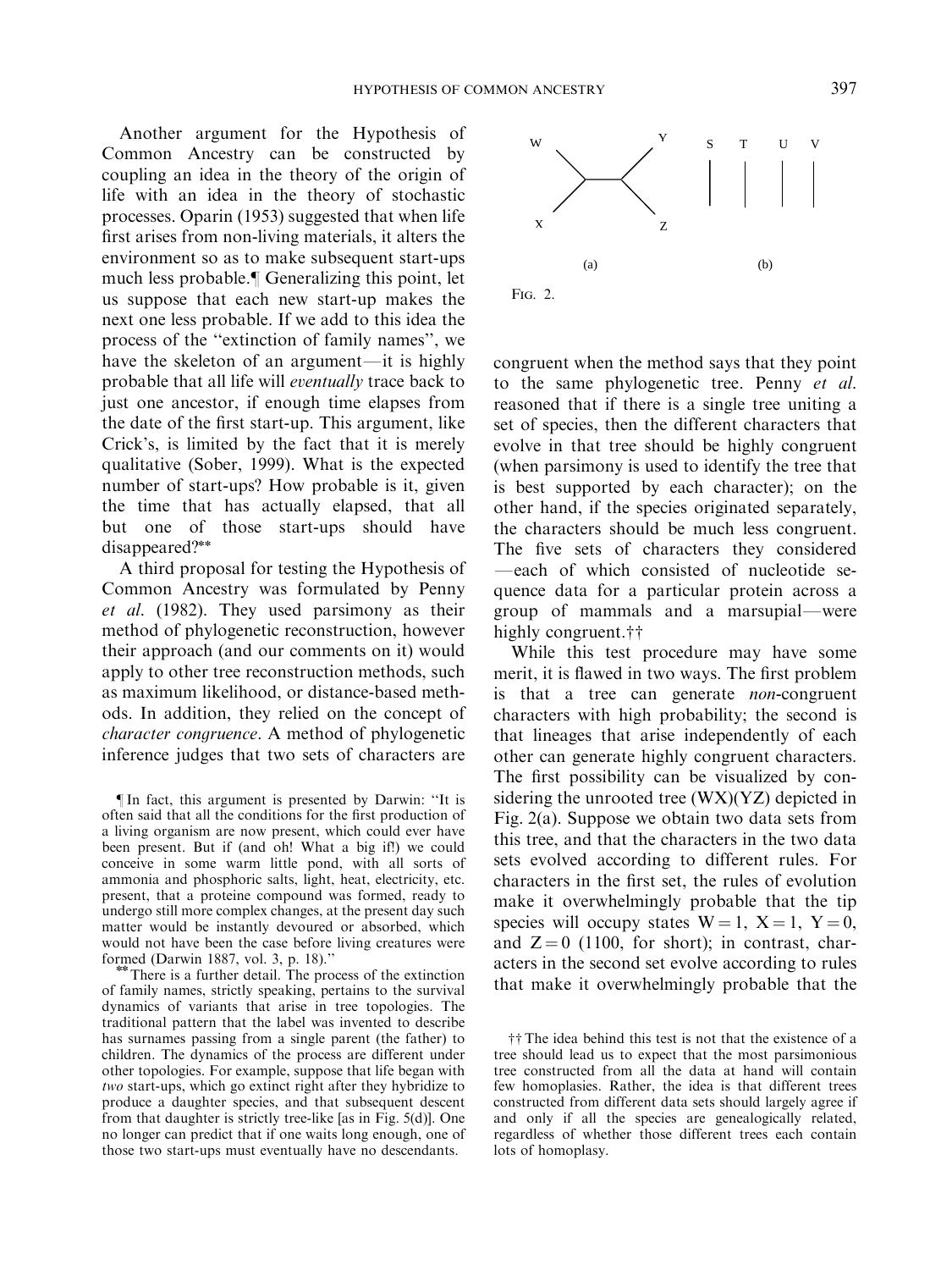tip species will exhibit the pattern 1010. The two data sets, though produced by evolution in the same tree, will therefore be highly incongruent. The second problem for Penny et al.'s congruence test is illustrated by the four unrelated lineages leading to the tip species S, T, U, and V depicted in [Fig. 2\(b\).](#page-2-0) Suppose that all characters evolve according to rules that make it overwhelmingly probable that the tip species will exhibit the 1100 pattern, thus leading parsimony to erroneously infer that either ST is monophyletic, or UV is, or both are.

We conclude that the congruence test is subject to type-1 and type-2 errors, the first arising from rate differences among traits, the second arising from rate differences among lineages. Without some assurance that the probabilities of these errors are small, we conclude that character congruence does not provide a good test of the Hypothesis of Common Ancestry. Notice that both these sources of error would disappear if a trait followed the same rules of evolution in all lineages and if all traits followed the same rules. However, this reply raises the question of why this restrictive model of character evolution should be thought to apply to the five proteins that Penny et al. considered. We note that the probability of a type-1 error would be reduced if the data sets were constructed by randomly sampling from a larger data set (though this was not part of the approach of Penny et al.).

Even if one were willing to assume that different traits evolve according to the same rules, there still is no unconditional guarantee that a tree will generate data sets that are more congruent than the data sets that would be generated if taxa arose separately. As Penny et al. note at the end of their article, the Hypothesis of Common Ancestry can be statistically indistinguishable from the hypothesis of multiple originations if lineages are sufficiently old. If the past events of interest occurred sufficiently long ago, they may constitute a temps perdu, as we now discuss.

#### 3. Why a Past Event May be Unknowable

It is worth pausing to consider the possibility that there may be no way to find out whether

the Hypothesis of Common Ancestry is true. To describe this further we recall some concepts from information theory, in particular the mutual information between two random variables  $X$  and  $Y$ , written  $I(X, Y)$  and defined by

$$
I(X, Y) = \sum_{x,y} P(X = x \& Y = y)
$$
\n
$$
\log \left( \frac{P(X = x \& Y = y)}{P(X = x)P(Y = y)} \right).
$$

Informally,  $I(X, Y)$  is a nonnegative number that measures the degree to which knowledge of the value that Y takes conveys information about the value  $X$  takes (and vice versa). In particular,  $I(X, Y) = 0$  if and only if X and Y are independent. Moreover, when  $I(X, Y)$  is close to zero, no method can reliably predict  $X$  from knowledge of Y. That is, no method can do much better than just ignoring  $Y$  and guessing  $X$ ; this idea can be formalized by reference to ''Fano's Inequality'' [\(Cover& Thomas, 1991\).](#page-12-0)

A simple analytical encapsulation of the concept of time as an information destroying process is provided by the classical ''data processing inequality'' from information theory, one form of which states:

If 
$$
X \to Y \to Z
$$
 forms a Markov chain,  
then  $I(X, Z) \leq I(Y, Z)$ .

That is, in the chain that goes from distal cause to proximate cause to effect, the effect provides at least as much information about the proximate cause as it does about the distal cause; information fades as we make inferences that go deeper and deeper into the past. For example, suppose we are considering a phylogeny, where  $X$  is the branching pattern early on,  $Y$  is the more recent branching pattern, and  $Z$  summarizes the character states of tip species. Even if the data on tip species provide substantial information about relatively recent branching events, they may fail to do so about branching events that took place in the more distant past. It is useful to quantify this and we do so now, using some very recent results from probability theory.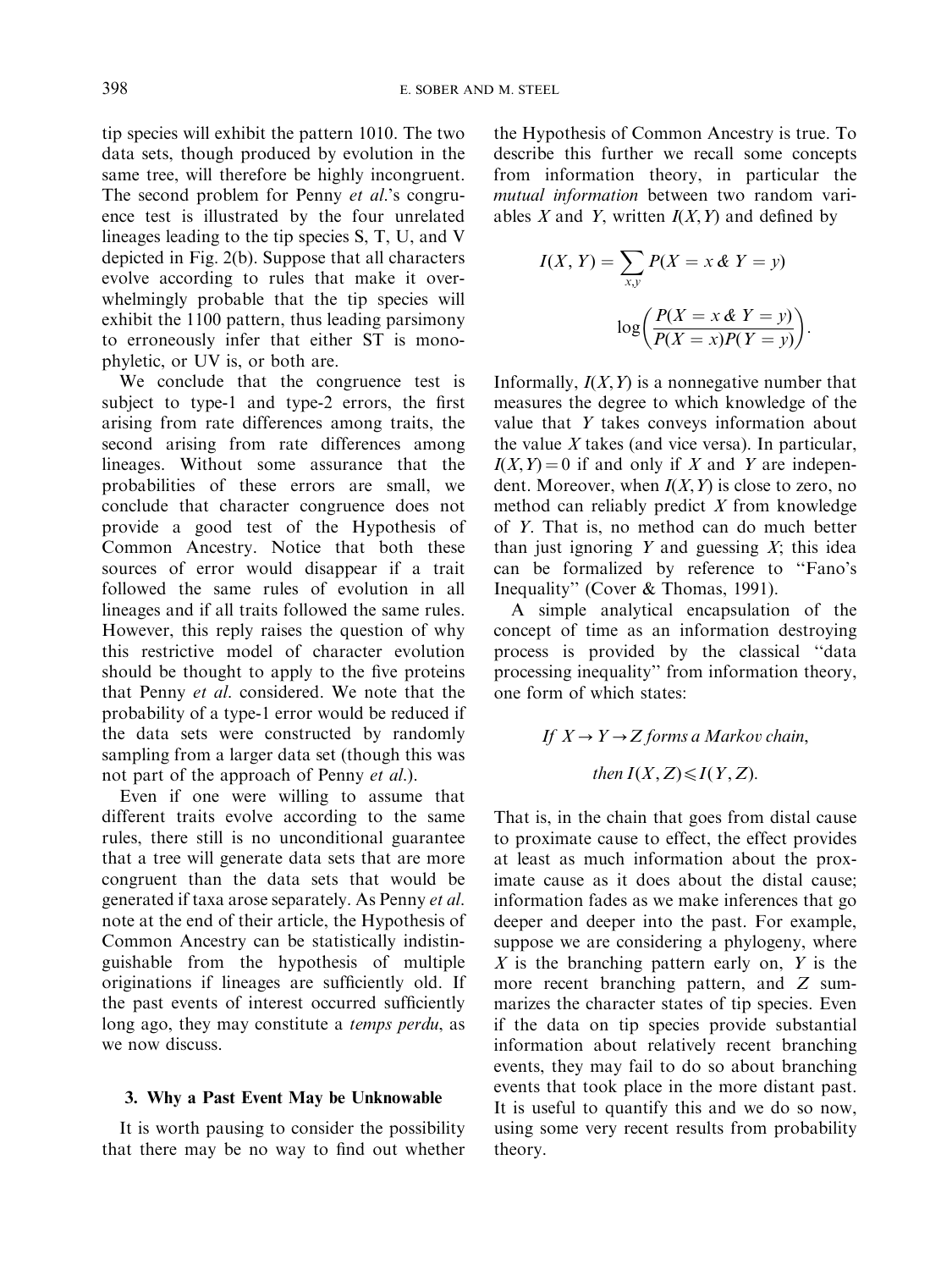In the following discussion, we will suppose that a group of species has a common ancestor and that these have evolved according to a tree from this common ancestor (this does not necessarily entail the Hypothesis of Common Ancestry for all life, but just for the species we are considering). Thus, we will suppose we have a phylogenetic tree  $T$  whose leaf vertices comprise a set S of extant species. Given a discrete character that assigns to each species from S a corresponding character state we wish to use this information to infer an ancestral state at some interior node in the tree. Relating this to  $I(X, Y)$ , the random variable X will specify this unknown ancestral state, and Y will specify the joint assignment of states to the extant species. We wish to use  $Y$  to infer  $X$ , and we will be helped in this task if we know the underlying model of character evolution, the underlying phylogeny T, and its corresponding branch durations with high precision. Yet, even in this optimistic setting, if  $I(X, Y)$  is small it is impossible to reliably infer the ancestral state from the extant states (and this is true regardless of whether one's preferred methodology is maximum likelihood, parsimony, Bayesianbased or otherwise). We will see shortly that this has further consequences for the resolution of deep divergences in tree reconstruction, and for testing the Hypothesis of Common Ancestry.

When will  $I(X, Y)$  be small? Essentially, it is when the character is "saturated" by having undergone too many substitutions due to some combination of a high rate of substitution and large time-scales. However, the story is complicated by the fact that trees that last longer may have more tip species, and larger numbers of tip species provide a larger inferential basis from which to infer the state of the root of the tree [\(Salisbury & Kim, 2001\)](#page-12-0). Thus, increasing the duration of the tree has both a negative and a positive effect—it moves lineages closer to saturation, but it also gives rise to more lineages, and hence to more sources of information. For this reason, it is sometimes possible to have more information about a node  $(A<sub>1</sub>)$  in the tree that is further back in time from the present than one has concerning the character state at a more recent node  $(A_2)$ , as shown in Fig. 3.





To quantify the loss of information we can use some very recent results from Evans *et al.* (2000). To simplify the discussion we will assume that the character is 2-state (binary) and that it undergoes substitution according to a symmetric (Poisson) model with a constant rate of r substitutions (on average) per year. The restriction to symmetric models on binary characters is for convenience, and some of the underlying theory has recently been generalized to multistate characters by [Mossel \(2001\).](#page-12-0) Furthermore, for certain non-symmetric models of multi-state character evolution, some similar bounds can be derived (Mossel, in prep.) although the technical details are slightly more involved.<sup>†</sup>

Suppose that the most recent common ancestor of the species in S lived  $t$  years ago, as in [Fig. 4\(a\).](#page-5-0) Then from Evans *et al.* (2000) the following result can easily be deduced, as shown in the Appendix:

Theorem 1. Under the 2-state, constant rate symmetric Poisson model, operating on any  $phylogeny$  T, let Y denote the joint states on the set  $S$  of leaves of  $T$  and let  $X$  denote the state at

 $\ddagger$  In contrast to the binary symmetric case, there exist non-symmetric random models of multi-state character evolution that do not lead to the eventual loss of information (regarding an ancestral state) over time, even when we have just a single lineage. For example, consider three states  $\alpha$ ,  $\beta$ ,  $\gamma$  that are initially equally probable, but evolve in such a way that  $\alpha$  may randomly mutate into either  $\beta$  or  $\gamma$  (but  $\beta$  or  $\gamma$  may not mutate to any other state). Observing the state after any period of time allows us to correctly estimate the root state with probability at least 1/2, in contrast to the prior probabilities of 1/3, so the information about the root state is never lost completely.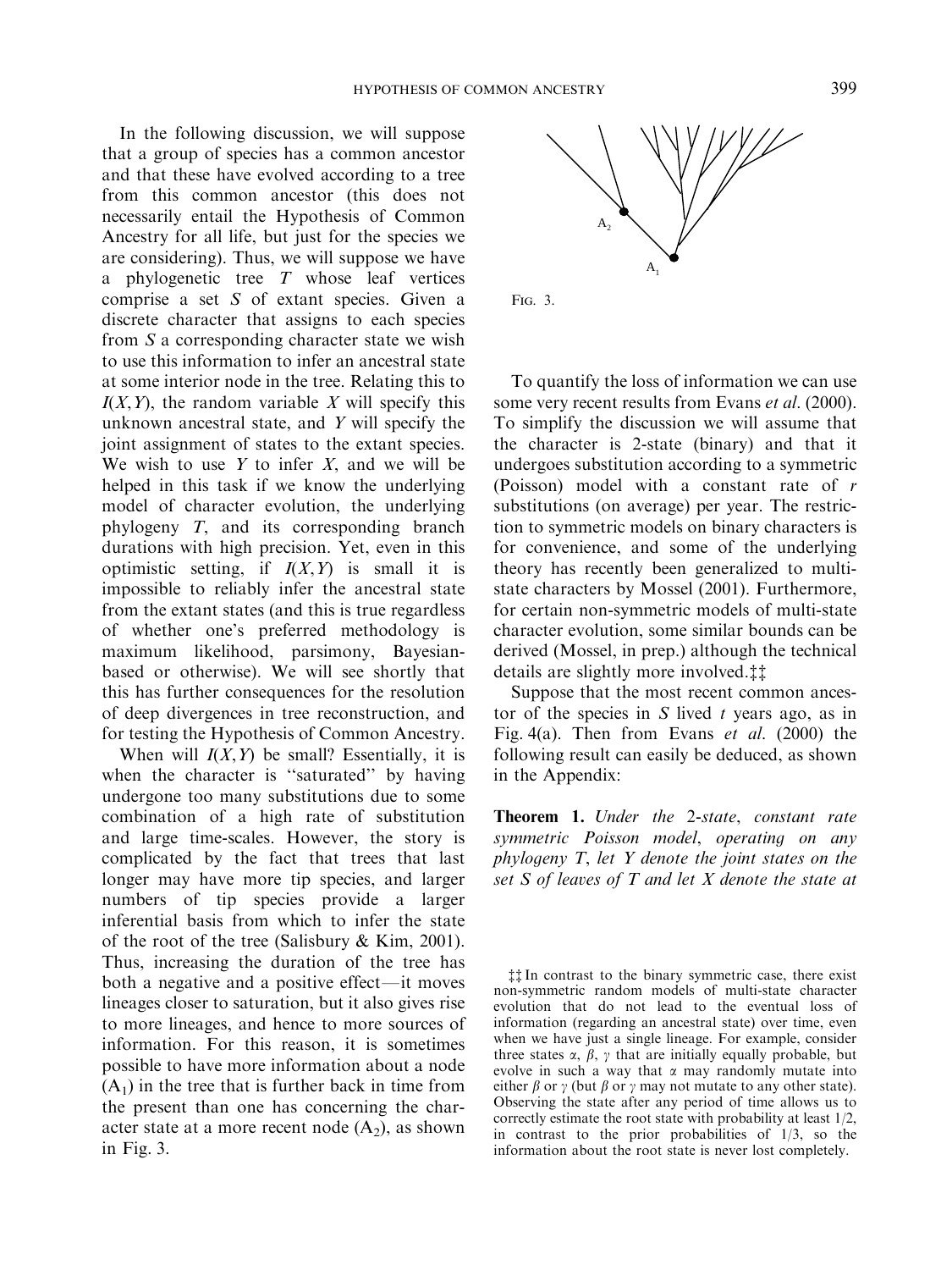<span id="page-5-0"></span>



the root of T. Then, the mutual information  $I(X, Y)$  satisfies the bound

$$
I(X, Y) \leq n e^{-4rt}
$$

where  $n$  is the number of species in  $S$ ,  $t$  is the time to the most recent common ancestor of S, and r is the substitution rate.

Notice that the statement of the theorem is very general in that although  $I(X, Y)$  depends on the underlying tree,  $T$ , and its branch durations, these parameters do not enter explicitly into the inequality shown. Note also that the term rt is the expected number of substitutions that the character has undergone on the path from the root of  $T$  to any species in  $S$ . If this expected number is large, the only hope for using  $Y$  to estimate X is if the number of species in  $S$  is large, but the relationship in the theorem shows that  $n$  must grow exponentially with  $rt$  to keep  $I(X, Y)$  away from 0.

For example, suppose we have a group of 1000 species, and their most recent common ancestor lived at least 20 million years ago. Then for a binary character that follows a symmetric substitution model with an average rate of one substitution per 2 million years we have  $I(X, Y) < 1000e^{-40}$ . Fano's inequality [\(Cover& Thomas, 1991\)](#page-12-0) then guarantees that no method can infer  $X$  from  $Y$  with a probability that is (to many decimal places) any better than simply ignoring  $Y$  and blindly guessing X.

## 3.1. SIGNIFICANCE FOR TREE RECONSTRUCTION AND TESTING THE HYPOTHESIS OF COMMON ANCESTRY

We now describe the significance of this result for two further questions. Firstly, Theorem 1 has

a direct bearing on the limits of tree reconstruction, in particular, for the resolution of ''deep divergences'' in a tree. Suppose we have four monophyletic groups, and we wish to use character data to infer which of the three possible (unrooted) topologies describes the relationship between the four groups, as depicted in Fig. 4(b). Suppose our character data consist of aligned binary sequences of length  $k$ . As before, we will be helped in our task (of determing the relationships between the groups) if we know the underlying model of character evolution, the underlying phylogenies of the four groups  $(T_1-T_4)$  and the corresponding branch durations with high precision. So we will assume that trees  $T_1 - T_4$  are known and that the sequence sites evolve independently and identically according to a 2-state, constant rate Poisson model with known branch durations. How large then must  $k$  be in order to determine the relationship between the four groups? As before, this depends on the interaction between the factors affecting saturation (substitution rates and divergence times) and the underlying phylogenies  $(T_1-T_4)$ . Here, the data processing inequality is useful. Let  $X$  denote the unknown topological relationship of the four trees  $T_1-T_4$ , that is, the branching pattern, indicated by a question mark in Fig. 4(b) that we seek to determine. Let  $Y$  denote the four sequences at the roots of the four trees [each of which is indicated by a dot in Fig.  $4(b)$ ] and let Z denote the collection of sequences at the tips of the four trees (our data). We wish to use Z to infer information about X. Since  $X \rightarrow Y \rightarrow Z$  forms a Markov chain, the data processing inequality gives

## $I(X,Z) \leq I(Y,Z)$ .

Let us write  $Y = [Y_{ij}]$ , where  $Y_{ij}$  is the state at the *i*-th site of the sequence at the root of tree  $T_i$ , and similarly let us write  $Z = [Z_{ij}]$ , where  $Z_{ij}$ is the aligned column of states at the  $i$ -th site of the sequences at the tips of tree  $T_i$ . By the assumption that the sites evolve independently, and according to a Markov process on a tree, the  $Z_{ij}$  are conditionally independent once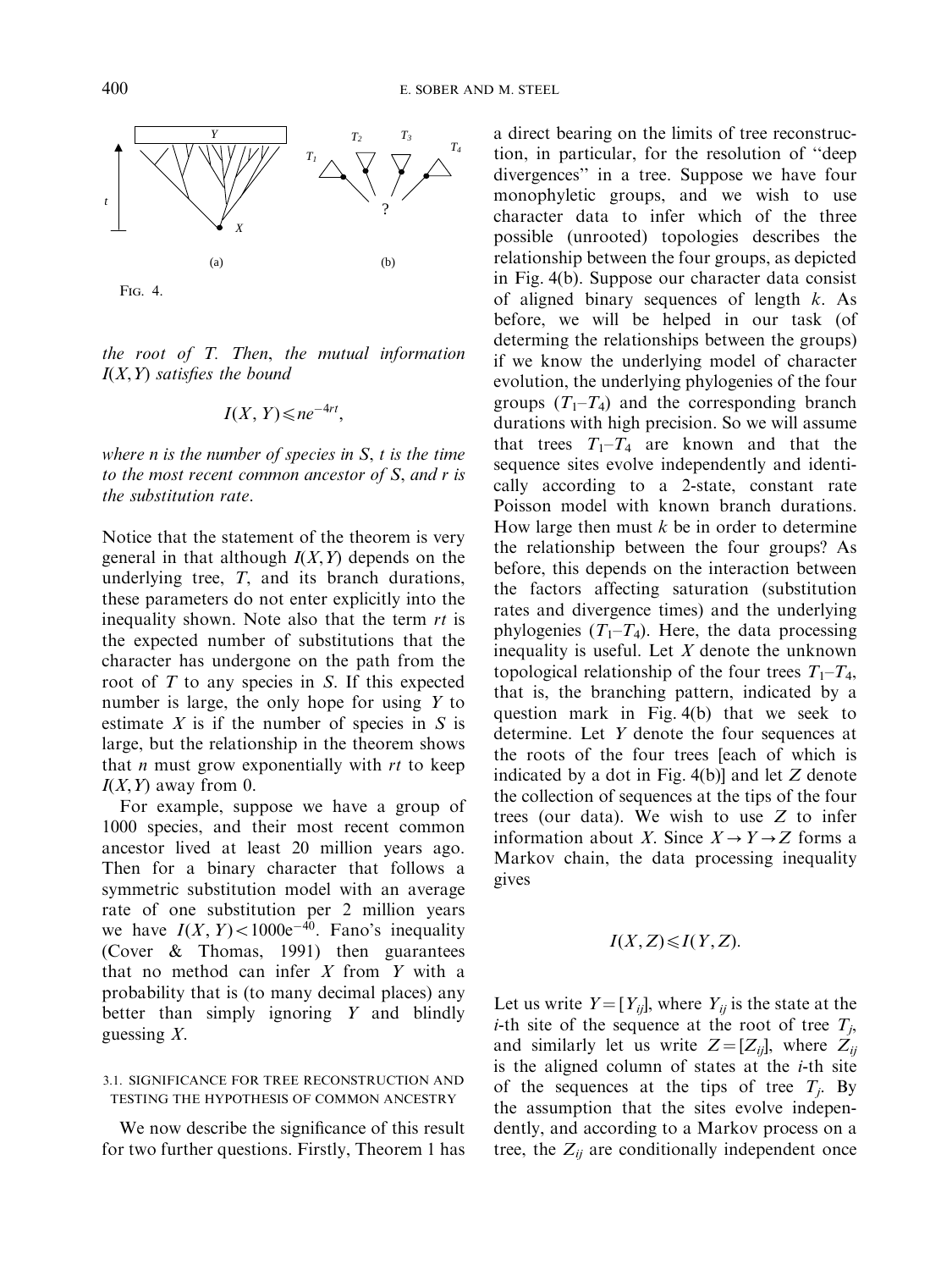we specify Y. Consequently, by the subadditivity property,

$$
I(Y,Z) \leqslant \sum_{\substack{i=1,\ldots,k \\ j=1,\ldots,4}} I(Y,Z_{ij}).
$$

Furthermore,

$$
I(Y, Z_{ij}) = I(Y_{ij}, Z_{ij}) = I(Y_{1j}, Z_{1j}),
$$

where the first equality applies since, given  $Y_{ii}$ , the random variable  $Z_{ii}$  is conditionally independent of all the other components of  $Y$ ; the second equality follows from the assumption that the sites evolve identically. Combining these (in)equalities, and applying Theorem 1 to bound the term  $I(Y_{1i}, Z_{1i})$  gives immediately the following result:

Corollary. The mutual information between the branching pattern  $(X)$  of the four trees in Fig. 4b and the sequences  $(Z)$  at the tips of the tree satisfies

$$
I(X,Z) \leq 4k \max_i \{n_i e^{-4rt_i}\},
$$

where  $n_i$  is the number of tip species in  $T_i$ ,  $t_i$  is the time to the most recent common ancestor of  $T_i$ , r is the substitution rate and  $k$  is the length of the sequences.

This corollary sets explicit bounds on the limits to which deep divergences can be resolved with any reasonable accuracy in terms of some basic quantities  $(n_i, t_i, k, r)$ . For certain data sets there can be no realistic possibility of resolving deep divergences. For example, suppose we were interested in some deep divergence in the tree of life, such as the relationship between four groups, each of which has a common ancestor that dates back at least one billion years ago. Suppose further that, for each group, we have binary sequence data of length 10 000 perfectly aligned across say 100 species. Suppose the substitution rate is at least one substitution per 100 million years. Then the bound given by the corollary (together with Fano's inequality) implies that no method can reliably determine from this data how these four groups are related historically.

The corollary is also significant for the question of testing the Hypothesis of Common Ancestry. For, referring to our example depicted in [Fig. 4\(b\),](#page-5-0) if we cannot determine which of the three possible (unrooted) topologies describes the relationship between the four groups because of the saturation effect described, then a similar argument shows that we also cannot determine from the data whether the four groups have evolved independently from separate common ancestors. In short: no tree, no test of the hypothesis of common ancestry.

The above discussion is relevant to primary sequence data under simple models of character evolution. It would be illuminating to extend this analysis to more elaborate models of sequence evolution, such as covarion-type models, where sites switch "on" and "off" over time (see [Huelsenbeck, 2002](#page-12-0) or Penny et al[. 2001\)](#page-12-0). Similarly, it would be useful to investigate models for the evolution of secondary and tertiary structure, and to compare the information-theoretic loss for this data with that of the primary sequence data.

The earth came into existence about 4.5 billion years ago, and life made its first appearance (as far as we know) about 0.7 billion years thereafter. Suppose that all organisms now alive trace back to a single ancestor that existed 3.5 billion years ago. Some species (such as the ones that Penny et al. studied) have their most recent common ancestor much more recently; they are very closely related. Others have their most recent common ancestor much longer ago. Closely related species can be expected to retain evidence of their common ancestry. Is the same true of more remotely related species? Is it true of all the species now alive? The Hypothesis of Common Ancestry needs to be looked at more closely, especially since evolutionary theory suggests the possibility that information about very ancient events may have been whited out by the passage of time.

## 4. The Competing Hypotheses

The Hypothesis of Common Ancestry says that there exists a single ancestral origin to which all present-day living things trace back. This hypothesis competes with alternative hypotheses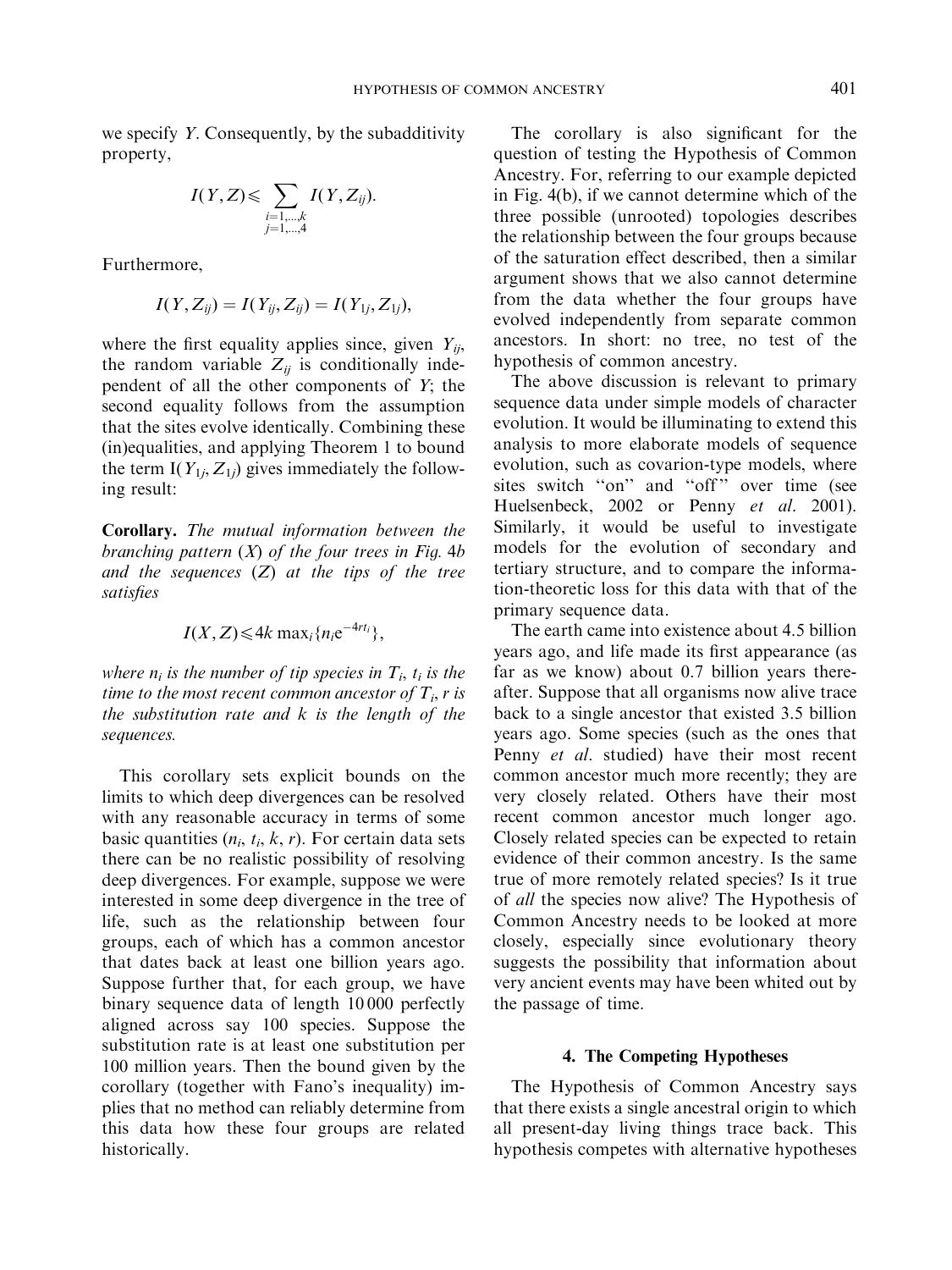that say that the number of ancestors is  $2, 3, \ldots$ , or n. More precisely, the hypotheses we want to consider have the following form for  $i = 1, 2, ...$  $\ldots$ n:

 $CA-i$  There existed a set A consisting of i species, and no set with fewer than *i* species, such that:

(i) none of the species in A are ancestral to any other species in A,

(ii) each of the current species  $(S_1, S_2, ..., S_n)$ has at least one ancestor in A, and

(iii) each species in A is ancestral to at least one  $S_k$ .

Notice that, given a set of  $n$  current species, the *n* hypotheses CA-1, CA-2,  $\ldots$ , CA-*n* are mutually exclusive, and one of them must be true. Notice also that if the hypothesis CA-i correctly describes a set of species, then for any subset of those species the hypothesis CA-j applies for some  $i \leq i$ .

One possible criticism of our formulation is that it involves the concept of an ancestral ''species'' which may be problematic or ambiguous for certain origin-of-life models. For example, the progenote theory of [Woese \(1998,](#page-12-0) [2000\)](#page-12-0), postulates an ancestral community of ''primitive types of cellular entities'' engaged in extensive horizontal gene transfer as the precursor to the three major domains of life (Archae, Bacteria and Eukaryotes). If one regards this ancestral community as constituting a single ''species'' then this theory may be compatible with CA-1. However, certain formulations of this theory might also support CA-i for  $i>1$ . We will not explore this issue further here, but note that this issue is relevant to any formulation or testing of the hypothesis.

The Hypothesis of Common Ancestry thus occupies one extreme on a scale; it sets  $i = 1$ . Located at the other end of this scale is the hypothesis that each present day species is the result of a separate origination event. This last hypothesis, which sets  $i = n$ , has been defended by creationists, but it need not be given a theistic formulation. Notice that we can consider these  $n$ competing hypotheses in terms of what they say about *all* the species now in existence, or with

respect to what they say about a more limited set of current species.

Figure 5 depicts four genealogies, each consistent with the hypothesis of common ancestry (CA-1). Figure 5(a) exhibits the familiar bifurcating tree topology. Figure 5(b) is a star phylogeny. Figure 5(c) contains reticulation; branches merge as well as split. In all three of these genealogies, A is the first progenitor from which all tip species derive. In topology 4d, however, there are two start-ups  $(A_1 \text{ and } A_2)$  and neither goes extinct; however the two lines deriving from  $A_1$  and  $A_2$  at some point merge, and all tip species derive from the resulting bottleneck (A). Figure 5(b) illustrates the fact that the hypothesis of common ancestry does not require that there be a nested hierarchy. Fig. 5(c) shows that the hypothesis of common ancestry does not require a strict tree topology. And from Fig. 5(d) we see that the hypothesis does not require that only one of the many start-ups that life may have had has survived to the present. The hypothesis requires this if all genealogies are strictly tree-like, but not if there are reticulations, and so Figure 5(d) supports CA-1.

To test these *n* hypotheses against each other, we must determine what each predicts about the observable features of organisms. However, this is far from straightforward, since each of these hypotheses covers a range of cases, and these different cases confer different probabilities on the data. Each hypothesis  $(CA-i)$  is consistent with several *kinds* of topology, and each kind of topology is consistent with several specific topologies. For example, the Hypothesis of Common Ancestry (CA-1) is consistent with a strict tree-like genealogy, but it also is consistent with reticulations, as we have just seen. And within these two types of topology, there are numerous specific topologies. For example, for  $n$ tip species, there are  $(2n - 3) \times (2n - 5) \times \cdots \times$  $5 \times 3$  rooted trees. The same situation obtains,

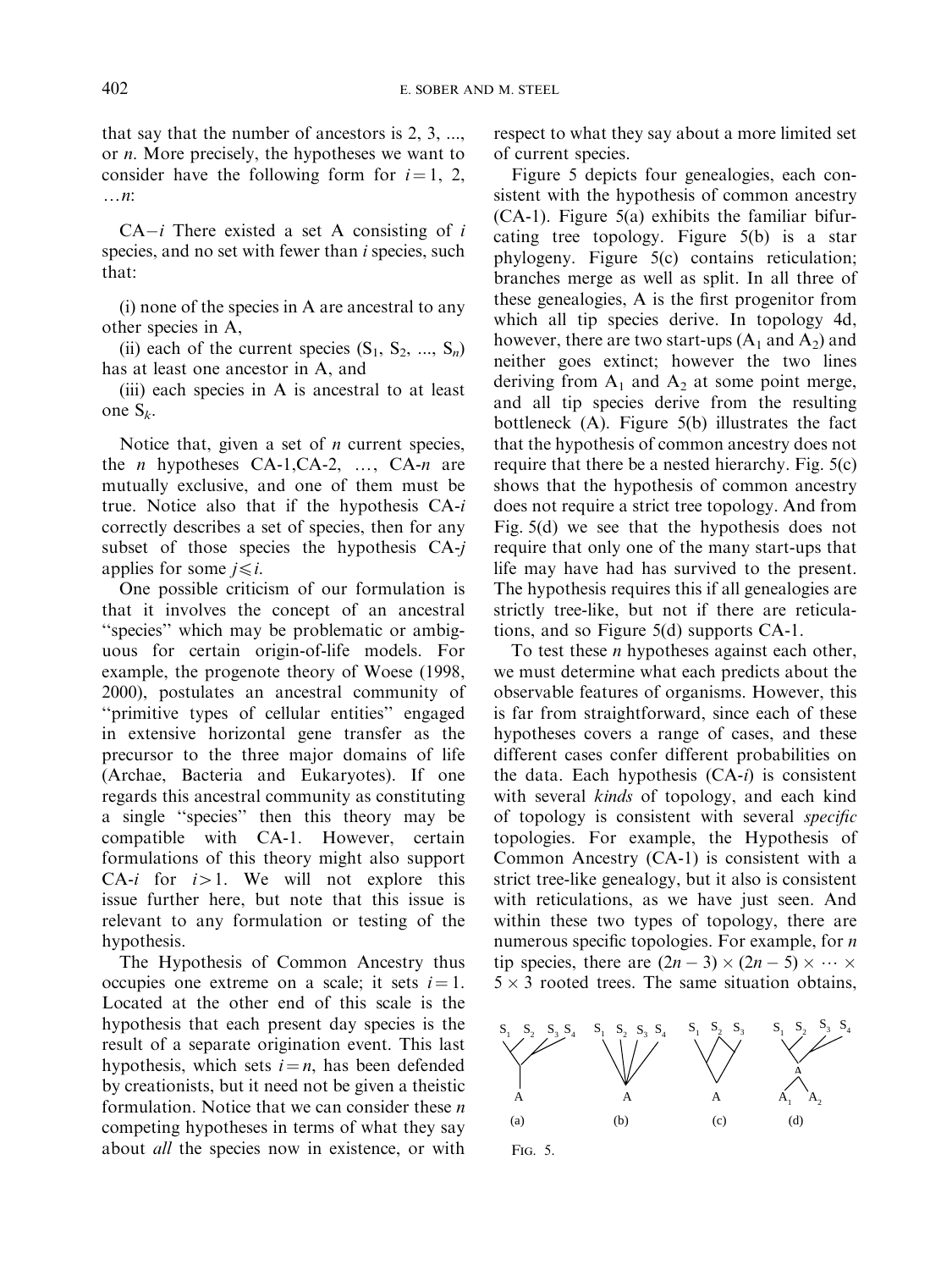of course, for (CA-2). Here, we have to consider the possibility that there are two trees, that there is one tree and one reticulate structure, and that there are two reticulate graphs.

However, we still are not finished, in that even a specific topology does not, by itself, confera probability on the traits we observe. What we need next is a model of the processes of character evolution that occur in the different branches in a genealogy. Here again, there are many possibilities. A model may require that a trait follow the same rules of evolution on different branches, or allow it to obey different rules (''branch homogeneity/heterogeneity''). And the model may constrain different traits on a given branch to obey the same rules, or allow them to follow different rules ("trait homogeneity/heterogeneity''). And the model may stipulate, of a single trait on a given branch, that all changes are equiprobable (i.e. the probability of changing from  $i$  to  $j$  is the same as the probability of changing from  $k$  to  $l$ , for all states  $i, j, k, l$ , or it may allow different changes to have different probabilities. There are further distinctions that might be drawn among different process models—for example, a model need not assume that different traits evolve independently of each other on a given branch—but we will ignore these complications here.

These different features of the process model's parameterization—the rules governing a single trait on different branches, the rules governing different traits on the same branch, and the rules governing different changes in a single trait on a single branch—are logically independent of each other. The set of all process models will be the logical product of these different elements. It will comprise a partially ordered set of models, with a maximal element (one that is most complex) and a minimal element (one that is simplest). The simplest model says that all traits follow the same rules (A), that each trait follows the same rules on all branches (B), and that all changes that a single character can experience on a given branch must have the same probability (C); the Jukes–Cantor (1969) model for nucleotide evolution is of this form. At the opposite extreme is a model that allows traits to follow different rules (-A), and allows a single trait to follow different rules on different branches (-B), and also allows each possible change of a single trait on a single branch to have its own probability (-C). The partial ordering is as follows:



Each of these process models contains adjustable parameters, with simpler models containing fewer. When we conjoin a graph  $G_i$  with a process model  $M_i$ , we still have not obtained a hypothesis that confers a probability on the observations. However, we can estimate the values of the parameters in the model  $G_i$  &  $M_i$ by using maximum likelihood estimation. Once the adjustable parameters in  $G_i \& M_i$  are fixed at their likeliest values, we obtain a statement that contains no adjustable parameters, namely  $L(G_i \& M_i)$ . This, finally, is a hypothesis of the type we have been seeking. Note that  $G_i \& M_j$ and  $G_i$  &  $M_k$  may be nested, but that  $G_i$  &  $M_i$ and  $G_k \& M_i$  are not. The set of topology/model pairs we are considering consists of disjoint subsets, each of whose members forms a partial ordering.

At long last we have obtained hypotheses that confer probabilities on the observed features of tips species. We now face two questions: How are these different conjunctive hypotheses to be evaluated? And how does their evaluation bear on the question with which we began—that of assessing the hypothesis of Common Ancestry (CA-1) against its competitors (CA-*i*, for  $i>1$ )?

## 5. The Problem of Realism and the Mimic Theorem

Since there are so many process models that one could consider (far more than the eight examples described above), perhaps the problem could be simplified by taking a single, realistic process model and discarding the rest. The most realistic process model will be maximally complex. This is because the assumptions A, B, and C are *idealizations*—we know that they are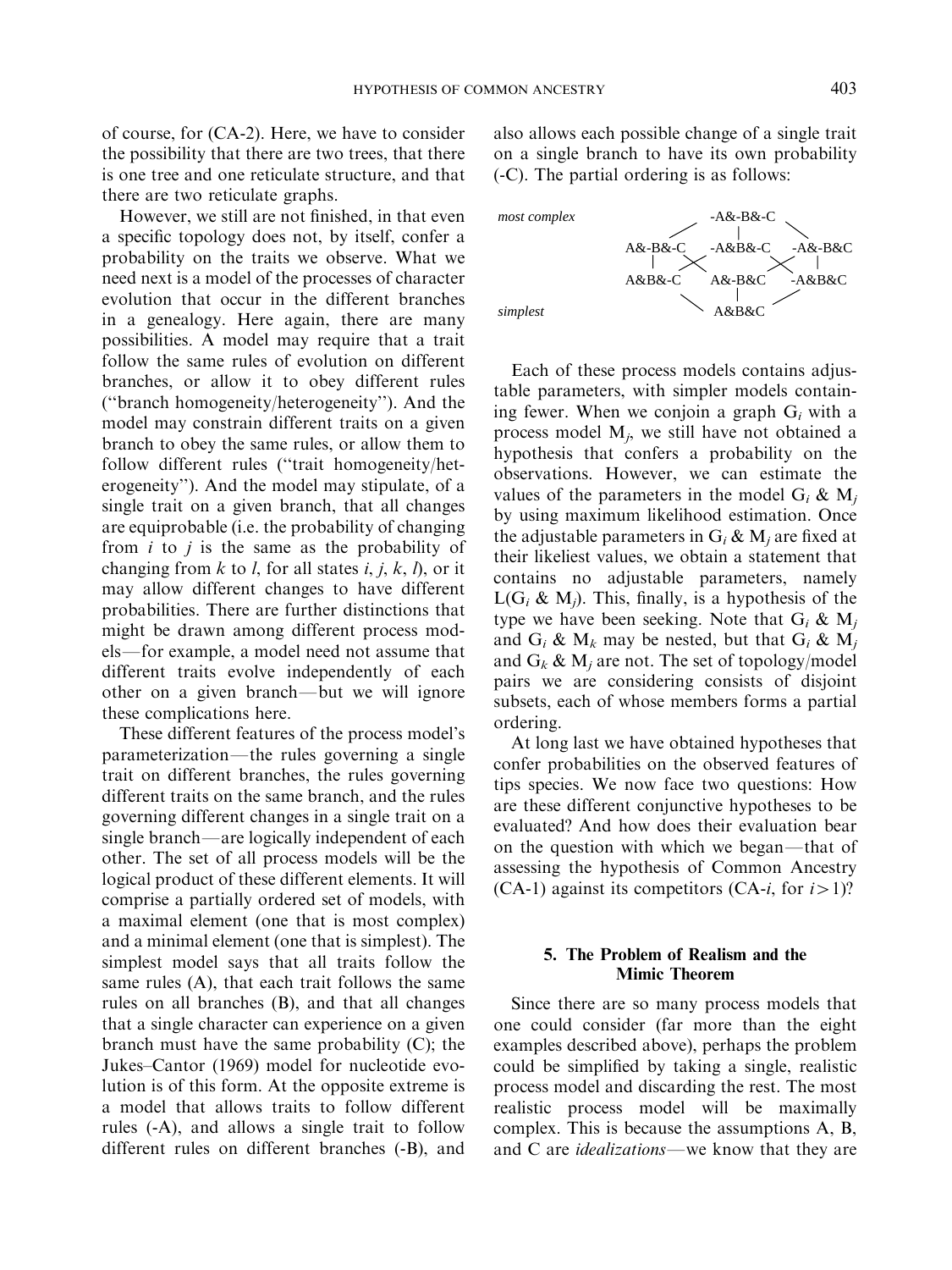<span id="page-9-0"></span>false. On the other hand the model  $-A \& B \& -C$ is entirely open-minded. For example, this model does not assert that different traits follow different rules, but merely assigns each trait its own suite of parameters; these may be equal in value, or unequal. This realistic model allows the data to decide what the best settings of these parameters are; it does not stipulate in advance that parameters for different traits must have exactly the same values.

Although realism and open-mindedness are often scientific virtues, they spell disaster in this and many other inference problems (Sober, 2001). The reason is that the most general/ realistic model  $(M_r)$  leads all tree topologies to have the same likelihood, namely the maximum value of 1 – when  $T_i$  & M<sub>r</sub> and  $T_i$  & M<sub>r</sub> are each fitted to the data,  $L(T_i \& M_r)$  and  $L(T_i \&$  $M_r$ ) will have the same maximal likelihood. As [Lewis \(1998\)](#page-12-0) notes, increasing the complexity of the process model leads the likelihoods of all topologies to increase, but also to draw closer to each other.

We now describe a mathematical result (Theorem 2) that more precisely captures the problem at hand. Suppose that  $G_0$  is the true underlying graph describing the evolution of a collection of species, and suppose that a process model  $M_0$  with its parameters set at  $P_0$  governs character evolution. Then, for any other graph  $G_i$ , there exists an associated process model  $M_i$ whose parameters are set at  $P_i$  such that  $G_i \& M_i$ &  $P_i$  fits the data at hand as well as  $T_0$  &  $M_0$  &  $P_0$ does. Here either the true graph  $G_0$  or the alternative  $G_i$  may involve the CA-i for any values of  $i$ . In other words, a false topology can mimic the fit-to-data achieved by the true topology, once that false topology is equipped with a suitably chosen process model.

Before describing this result formally, we provide a simple example, which is germane to our project of testing CA-1 against competing hypotheses of the form  $CA-i$  (for  $i>1$ ). This example is illustrated in Fig. 6. The tip species A and B either (6a) trace back to a common ancestor C, or (6b) are the products of separate origination events. Suppose that (6a) is true and that dichotomous characters evolve on the branches of this tree by following a symmetric model of character evolution, wherein



 $P(0\rightarrow 1) = P(1\rightarrow 0) = 0.25$  on each branch. Suppose that  $C = 0$  is the ancestral condition for each character. Then the joint distribution of possible character states for A and B is

$$
P(A = 1 & B = 1) = \frac{3}{16},
$$
\n
$$
P(A = 1 & B = 0) = \frac{3}{16},
$$
\n
$$
P(A = 0 & B = 1) = \frac{3}{16},
$$
\n
$$
P(A = 0 & B = 0) = \frac{7}{16}.
$$

We can also calculate the marginal probabilities  $P(A = 1) = P(B = 1) = 3/8$ . Notice that when A and B evolve from their common ancestor C according to the process model just stated, their character states will be correlated, in that

$$
P(A = 1 \& B = 1) > P(A = 1)P(B = 1).
$$

If A and B have correlated character states in virtue of their common ancestry as shown in Fig. 6(a), how can the hypothesis of separate ancestry depicted in Fig. 6(b) mimic this result? The answer is simple: we merely adopt a different, and more complex, process model, wherein different traits evolve according to different rules. More precisely, suppose, that (6b) is true and that traits of two types evolve on this topology. Traits of type-1 all begin with  $C_1$ and  $C_2$  is state 1. Traits of type-2 all begin with  $C_1$  and  $C_2$  in state 0. Let 25% of the traits be of the first type and 75% of the second. If the probability of change is 1/4 on each branch, the hypothesis of separate origination (6b) will mimic the predictions of the hypothesis of common ancestry (6a). Symmetrically, if the data are generated according to model (6b), it is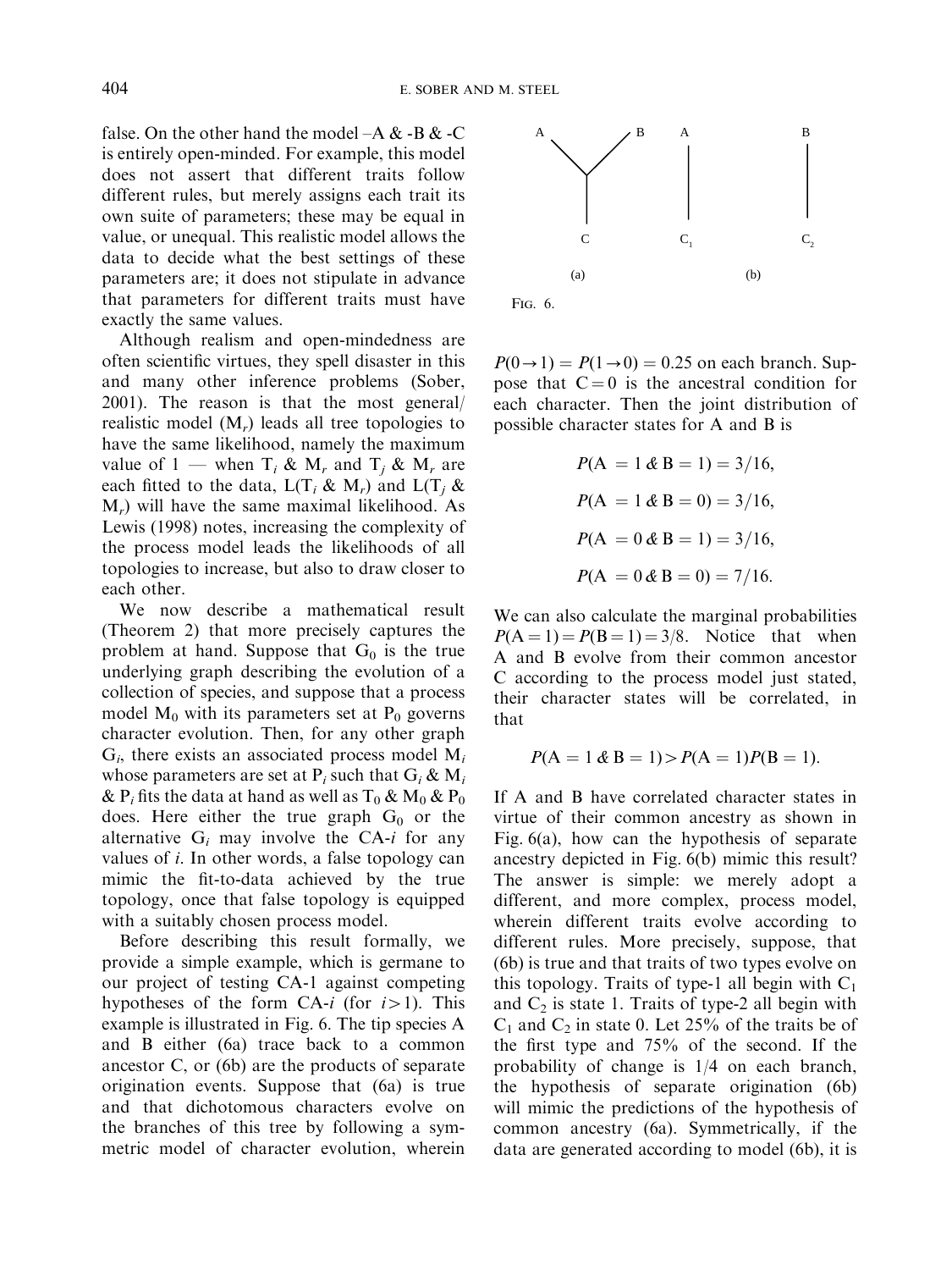<span id="page-10-0"></span>easy to mimic the resulting data by suitable parameter settings for the model described by (6a).

We generalize this idea as follows. Suppose we have a fixed, finite set of character states (e.g. A, C, G, T), and let  $p(a_1, \ldots, a_n)$  denote the joint probability of generating the character state  $a_1$ for species 1,  $a_2$  for species 2, ...,  $a_n$  for species n. Under the extreme hypothesis  $CA-n$ , of independent origin of species, and allowing for a mixture of different processes, we can write

$$
p(a_1, ..., a_n) = \sum_{j=1}^{N} \pi_j \prod_{i=1}^{n} f_{ij}(a_i)
$$
 (1)

for suitable probability distributions  $f_{ii}$  and  $\pi$ and some number N of categories.

On the other hand, if we have a "tree-model" but also allow mixed processes (e.g. for DNA sites to evolve at different rates), and for each category j of classes we have a Markov model M on a binary tree, with non-degenerate (positive, but finite) parameters (e.g. branch lengths)  $\theta_i$ , we can write

$$
p(a_1, ..., a_n) = \sum_{j=1}^{N'} \pi'_j P(a_1, ..., a_n | T, M, \theta_j), \tag{2}
$$

where  $P(a_1,\ldots,a_n|T, M, \theta_i)$  is the probability of generating the character  $a_1, \ldots, a_n$  by Markov process M on tree T with parameters  $\theta_i$ .

Let  $p = [p(a_1, \ldots, a_n)]$  denote the vector of all these  $r^n$  joint probabilities, where r is the size of the underlying state space. Whether we can distinguish between these two models depends on what restrictions we place on the model M, and on  $N$  and  $N'$  (the number of categories, in relation to *n*) and the values  $\theta_i$  can take, which may depend on constraints that apply across categories. Certainly, there are cases where we can distinguish between these models, for example, if  $N' = N = 1$ . However, if we impose no restrictions then the two models confer the same probabilities on any possible observation of the character states at the tip species. More precisely, we have the following result whose proof is given in the [Appendix:](#page-12-0)

Theorem 2. For any probability distribution p on  $C<sup>n</sup>$ , we can represent p exactly by a probability

distribution of the type of eqn (1), and we can represent p arbitrarily closely (and using any tree  $T$ ) by a probability distribution of the type of eqn (2). In particular it is impossible to distinguish between models described by eqns (1) and (2) in terms of their fit to data without imposing additional constraints or assumptions.

However, once some assumptions are in place it becomes possible to distinguish between the models. For example, suppose we require that M is a continuous-time symmetric, stationary Poisson-process model (e.g. Jukes–Cantor, or Kimura 3ST), but we do not impose any further restrictions (i.e. the  $\theta_j$  and  $\pi'_j$  are completely unconstrained). Then it can be shown [from eqn (2)] that  $p(a_1,..., a_n)$  is maximized when  $a_1 =$  $a_2 = \cdots = a_n$ ; however, this is not necessarily the case for the ''non-tree'' model. A more interesting example, is the following: if  $M$  is any stationary reversible model, and, for each  $j$ , the branch lengths  $\theta_i$  satisfy a molecular clock (but are otherwise unconstrained) then this places considerable constraints on  $p$ , even without knowing anything about  $N'$ ,  $\pi'$  or the further details of  $M$ . Indeed  $p$  suffices to reconstruct T (and from just the induced pairwise marginal distributions, see Theorem 4 of [Steel](#page-12-0) [& Penny, 2001\)](#page-12-0). Another restriction that might prove useful in distinguishing between the models is to limit the size of  $N$  relative to  $n$ , since the proof of Theorem 2 requires  $N$  to grow quickly with *n*.

#### 6. A Way Forward

Standard frequentist statistics provides a methodology for coping with the problem we are considering, but its scope of application is limited. If two models are nested, one can use a likelihood ratio test to decide whether the simpler model should be rejected. Thus, it is perfectly possible in this framework to compare A & B & C & G<sub>i</sub> and A & B &-C & G<sub>i</sub> and to compare A & B & C & G<sub>i</sub> and A & B & C & G<sub>i</sub>. If the simpler model cannot be rejected in either topology, one then can compare A & B & C &  $G_i$ and A & B & C & G<sub>i</sub>. But suppose that the data permit one to reject A & B & C &  $G_i$ , but do not permit one to reject A & B & C &  $G_i$ . One then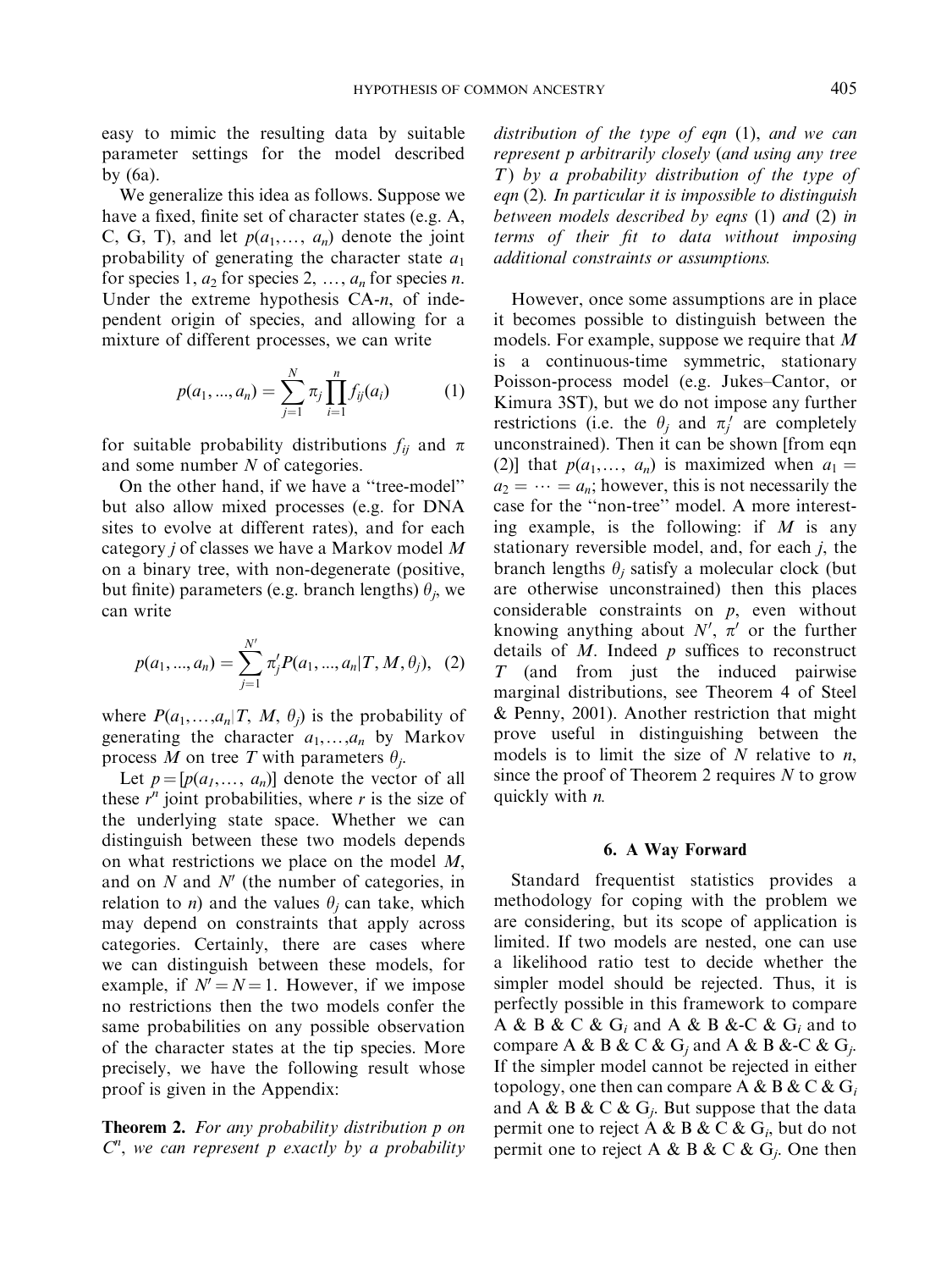needs to compare A & B &-C & G<sub>i</sub> and A & B &  $C \& G_i$ . The likelihood ratio test does not apply in this instance—one cannot compare different topologies that have different process models attached to them.

A solution to this problem is furnished by the Akaike information criterion (AIC). AIC is based on a theorem [\(Akaike, 1973; Sakamoto](#page-12-0) et al[., 1986\)](#page-12-0) that describes how the predictive accuracy of a model M containing adjustable parameters can be estimated:

An unbiased estimate of the predictive accuracy of M  $\approx$  log-likelihood[L(M)]-k.

L(M) is the hypothesis obtained from M by assigning values to adjustable parameters that maximize the probability of the data. Good fitto-data enhances a model's estimated predictive accuracy, but there also is in Akaike's theorem a penalty for complexity, represented by  $k$ , the number of adjustable parameters in M. One does not automatically embrace the more complex model—its gain in likelihood must be sufficient to compensate for its loss in simplicity. AIC applies to nested and non-nested models alike, and it was recently applied in the context of phylogenetic analysis of molecular data by [Posada & Crandall \(1998, 2001a, b\)](#page-12-0).

With this methodology in hand, we can return, finally, to the problem with which we began. To test CA-1 against various CA- $i$  ( $i>1$ ), one should consider many specific evolutionary graphs  $(G_1, G_2, ..., G_n)$  and a variety of different process models  $(M_1, M_2, ..., M_m)$ . One then should calculate the AIC score for each conjunction  $(G_i \& M_j)$ . This will involve taking account of the likelihood of  $L(G_i \& M_i)$ , relative to the data set one is using, but also one will have to attend to the number of parameters in  $G_i$ &  $M_i$ . We do not advocate accepting the hypothesis  $G_i$  & M<sub>i</sub> that has the highest score and rejecting all the rest. Rather, one should look down the list of hypotheses, from best to

worst, and note which of these entails CA-1, which entails CA-2, and so on. Suppose that the first *n* hypotheses on this list entail  $CA-1$  and that a hypothesis entailing  $CA-i$  (for  $i>1$ ) appears only further down. The larger  $n$  is, the stronger the evidence is for the hypothesis of common ancestry. In addition, one needs to attend to the magnitude of the AIC scores, not just to their ordering [\(Burnham & Anderson](#page-12-0) [1998\).](#page-12-0) It would be desirable to have a method for quantifying the weight of evidence that each CAi hypothesis receives, given the range of models and topologies considered, but we are unsure how best to do this. Nonetheless, we suggest that an AIC-based approach will help illuminate the problem of testing the hypothesis of common ancestry. Although it is important in this procedure that several process models be considered, it may not be necessary for the set of terminal taxa to be large. For example, one could address the question of whether human beings and a species of yeast have a common ancestor—here there are just two topologies, the ones depicted in [Fig. 6.](#page-9-0)

#### 7. Conclusion

The hypothesis of common ancestry is central to contemporary evolutionary theory. However, a valid methodology for testing that hypothesis that allows one to look at suites of characters has not, until now, been available. We hope that biologists will use the protocol we have described for different sets of species. It may turn out that all is well with the conventional wisdom on this subject. What Crick defended by considering a single characteristic—the genetic code—may be vindicated when one considers sets of characteristics whose functional significance is less well understood. But perhaps it will emerge that for some groups of species, the data do not provide unambiguous support for the idea that there is a single common ancestor. If there is a *temps*  $perdu$ —if genealogical connections are unretrievable for events that are sufficiently far in the past—this is something that biology needs to ascertain. And if one of the  $CA-i$   $(i>1)$ hypotheses fares better than CA-1, this too would be a result of considerable interest.

 $\frac{1}{2}$  SS The number of parameters in  $(G_i \& M_i)$  is not a function just of  $M_i$ . For example, the simple  $(AA - BAC)$ model discussed in Section 4 has three branch parameters when applied to the topology depicted in Fig. 6(a), but only two when applied to the topology in Fig. 6(b).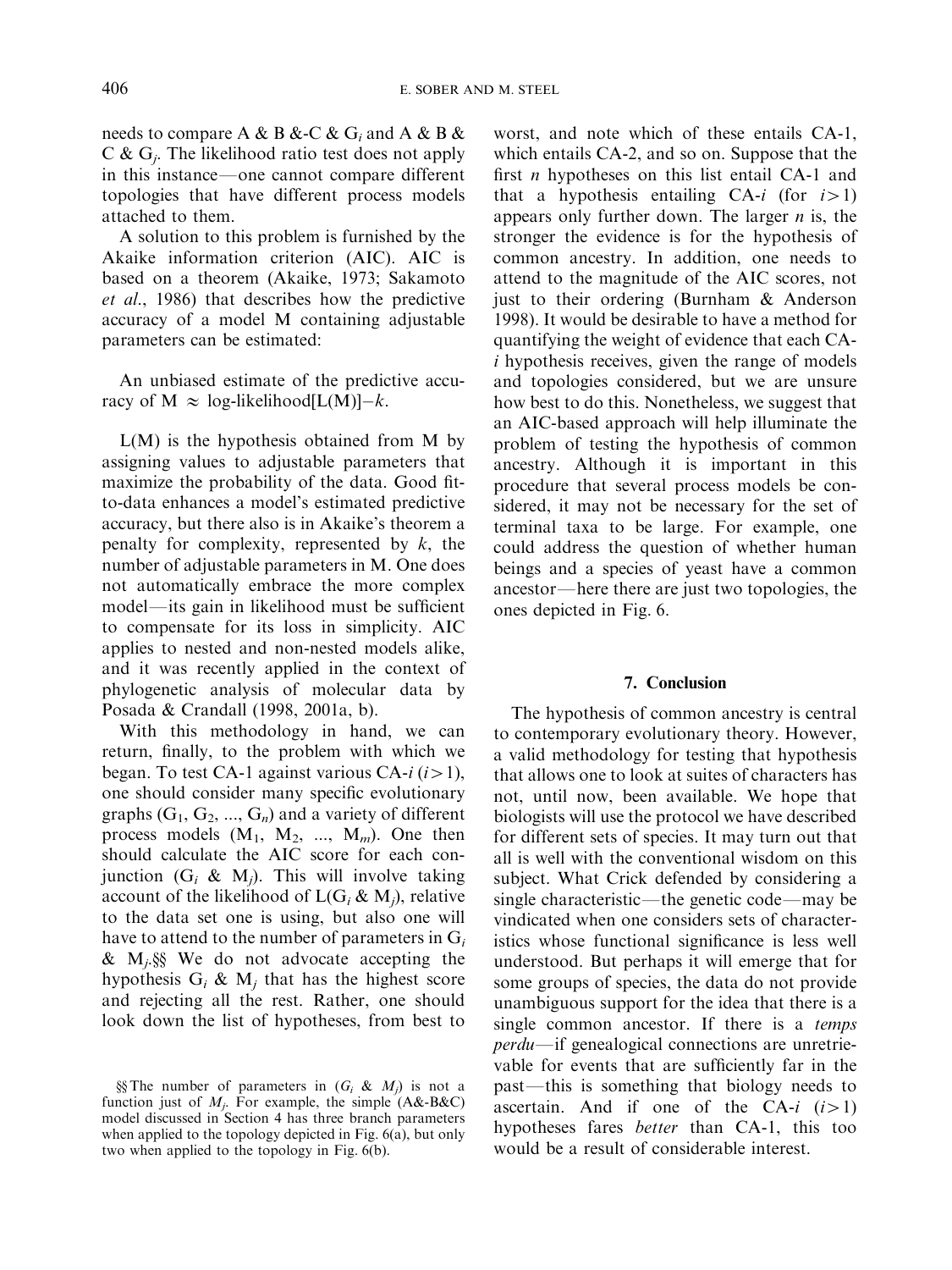<span id="page-12-0"></span>We are grateful to Christopher Hitchcock for pointing out to us how Simpson's Paradox can apply to phylogenies and allow hypotheses of separate origination to predict correlations among tip species, and for other helpful comments. We also thank James Crow, and a referee report by David Penny, Michael Hendy and Anthony Poole for comments on an earlier version of this manuscript. E.S. thanks the National Science Foundation (grant SES-9906997) and M.A.S. thanks the New Zealand Marsden Fund for supporting this research.

#### **REFERENCES**

- AKAIKE, H. (1973). Information theory as an extension of the maximum likelihood principle. In: Second International Symposium on Information Theory (Petrov, B. & Csaki, F., eds), pp. 267–281. Budapest: Akademiai Kiado.
- BURNHAM, K. P. & ANDERSON, D. R. (1998). Model Selection and Inference. A Practical Information-theoretic Approach. New York: Springer-Verlag.
- COVER, T. M. & THOMAS, J. A. (1991). Elements of Information Theory. New York: John Wiley and Sons, Inc.
- CRICK, F. (1968). The origin of the genetic code. J. Mol. Biol. 38, 367–379.
- DARWIN, F. (1887). The Life and Letters of Charles Darwin, Vol. 1–3. London: Murray. Reprinted by Johnson Reprint Corp., New York, 1969.
- EVANS, W., KENYON, C., PERES, Y. & SCHULMAN, L. J. (2000). Broadcasting on trees and the Ising model. Adv. Appl. Prob. 10, 410–433.
- FREELAND, S., KNIGHT, R., LANDWEBER, L. & HURST, L. (2000). Early fixatioin of an optimal genetic code. Mol. Biol. Evol. 17, 511–518.
- HUELSENBECK, J. P. (2002). Testing a covariotide model of DNA sequence substitution. Mol. Biol. Evol. 19, 698–707.
- JUKES, T. & CANTOR, C. (1969). Evolution of protein molecules. In: Mammalian Protein Metabolism (Munro, H., ed.) pp. 21–132. New York: Academic Press.
- LEWIS, P. (1998). Maximum likelihood as an alternative to parsimony for inferring phylogeny using nucleotide sequence data. In: Molecular Systematics of Plants II. (Soltis, D., Soltis, P. & Doyle, J., eds), pp. 132–163. Boston: Kluwer.
- MOSSEL, E. (2001). Reconstruction on trees: beating the second eigenvalue. Ann. Appl. Prob. 11, 285–300.
- OPARIN, A. (1953). The Origin of Life. New York: Dover Books.
- PENNY, D., McCOMISH, B. J., CHARLESTON, M. A. & HENDY, M. D. (2001). Mathematical elegance with biochemical realism: the covarion model of molecular evolution. J. Mol. Evol. 53, 711–723.
- PENNY, D., FOULDS, L. R. & HENDY, M. D. (1982). Testing the theory of evolution by Comparing phylogenetic trees constructed from five different protein sequences. Nature 297, 197–200.
- POSADA, D. & CRANDALL, K. (1998). MODELTEST: testing the model of DNA substitution. Bioinformatics 14, 817–818.
- POSADA, D. & CRANDALL, K. (2001a). Selecting models of nucleotide substitution: an application to Human Immunodeficiency virus 1 (HIV-1). Mol. Biol. Evol. 18, 897–906.
- POSADA, D. & CRANDALL, K. (2001b). Selecting the best-fit model of nucleotide substitution. Syst. Biol. 50, 580–601.
- SAKAMOTO, Y., ISHIGURO, M. & KITAGAWA, G. (1986). Akaike Information Criterion Statistics. New York: Springer-Verlag.
- SALISBURY, B. A. & Kim, J. (2001). Ancestral state estimation and taxon sampling density. Syst. Biol. 50, 557–564.
- SOBER, E. (1999). Modus Darwin. Biol. Philos. 14, 253–278.
- SOBER, E. (2002). Instrumentalism, parsimony and the Akaike framework. Philos. Sci. (in press).
- STEEL, M. & PENNY, D. (2001). Parsimony, likelihood, and the role of models in molecular phylogenetics. Mol. Biol. Evol. 17, 839–850.
- WOESE, C. R. (1998). The last ancestor. Proc. Natl Acad. Sci. U.S.A. 95, 6854–6859.
- WOESE, C. R. (2000). Interpreting the universal phylogenetic tree. Proc. Natl Acad. Sci. U.S.A. 97, 8392-8396.

#### APPENDIX

Proof of Theorem 1. By Theorem 1.3 of Evans et al. (2000),

$$
I(X, Y) \leq \sum_{v} \theta_v^2,
$$

where the summation is over all leaves of the tree, and

$$
\theta_v = \prod_{e \in path(root, v)} (1 - 2p(e)),
$$

where  $p(e)$  is the probability of a net substitution across e. Now if substitutions occurat constant rate  $r$  throughout the tree, then

$$
p(e) = \frac{1}{2}(1 - e^{-2rt(e)})
$$

where  $t(e)$  is the temporal duration of edge e. Consequently,

$$
\theta_v = \mathrm{e}^{-2rt},
$$

where  $t$  is the total time from the root of the tree to the present. The result now follows from the equation at the beginning of the proof.  $\Box$ 

Proof of Theorem 2. Denote the finite state space (of size r) by the set C. Suppose that  $p$  is any probability distribution on  $\mathcal{C}^n$ . We will show that  $p$  can be represented by [eqn \(1\).](#page-10-0) Let us order the